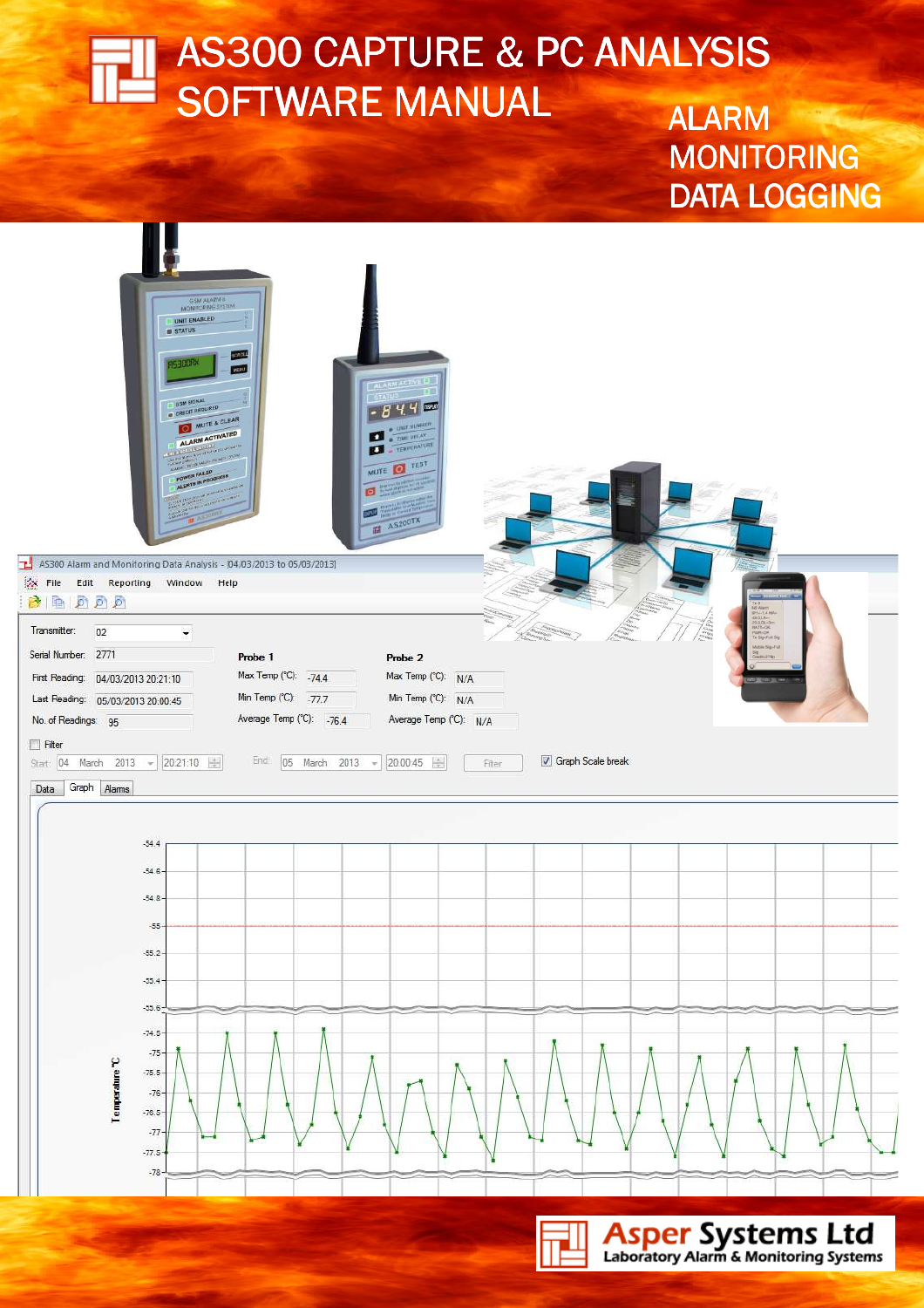# **Table of Contents**

IMPORTANT : THE LICENCE AGREEMENT SECTION 3 ON PAGE 7 MUST BE READ BEFORE INSTALLING OR USING SOFTWARE

| 1.0  | <b>Overview Capture Software</b>         | Page 3 |
|------|------------------------------------------|--------|
| 1.1  | <b>Connecting a Computer to AS300</b>    | Page 3 |
| 1.2  | <b>Installing Capture Software</b>       | Page 3 |
| 1.3  | <b>Connecting to the AS300</b>           | Page 3 |
| 1.4  | <b>Main Screen</b>                       | Page 3 |
| 1.5  | <b>Data Folders</b>                      | Page 4 |
| 1.6  | <b>Descriptions</b>                      | Page 4 |
| 1.7  | <b>Alarms</b>                            | Page 4 |
| 2.0  | <b>Overview Data Analysis Software</b>   | Page 4 |
| 2.1  | <b>Installing Data Analysis Software</b> | Page 4 |
| 2.2  | <b>Opening a Data File</b>               | Page 4 |
| 2.3  | <b>Using a Data File</b>                 | Page 4 |
| 2.4  | <b>Top Screen Displayed Information</b>  | Page 4 |
| 2.5  | <b>Column Data</b>                       | Page 4 |
| 2.6  | <b>Alarm Highlighted Column Data</b>     | Page 5 |
| 2.7  | <b>Filtering Data</b>                    | Page 5 |
| 2.8  | <b>Displaying Graphs</b>                 | Page 5 |
| 2.9  | <b>Graph Scale Break for Temperature</b> | Page 5 |
| 2.10 | X Axis Zooming                           | Page 5 |
| 2.11 | <b>Alarm Highlighting Graph Data</b>     | Page 6 |
| 2.12 | <b>Reporting</b>                         | Page 6 |
| 2.13 | <b>Report Output Format</b>              | Page 6 |
| 2.14 | <b>Clipboard Export</b>                  | Page 6 |
| 3.0  | <b>Licence Agreement</b>                 | Page 7 |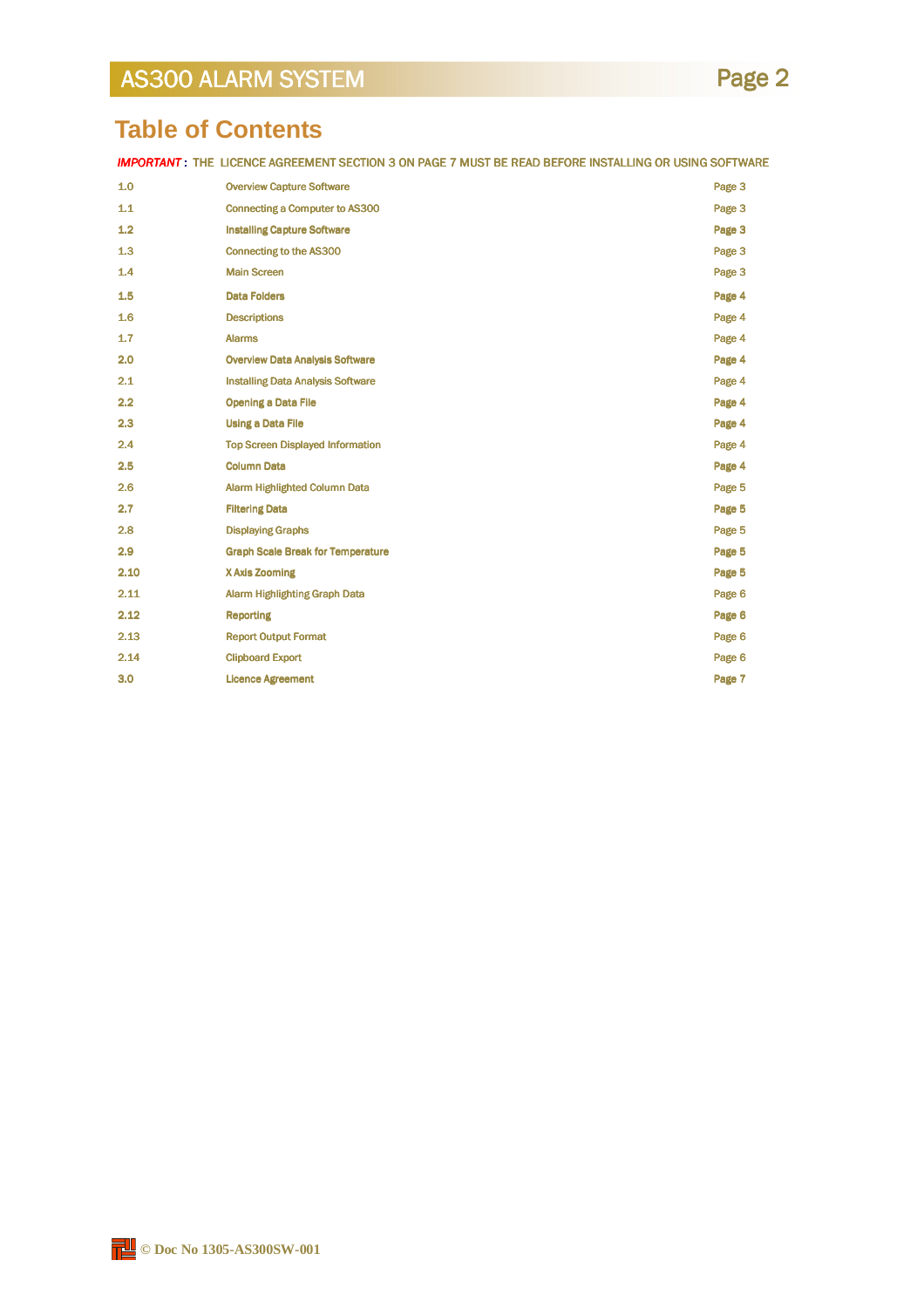## Page 3

### **Section 1** ► **Monitoring & Data Capture Software**

#### 1.0 Overview

- Display and logging of all the information sent from the transmitters.
- Data is updated every 15 minutes from each transmitter, increasing to every 5 minutes when in an alarm condition.
- Information sent from each transmitter (If Enabled) includes the following :- transmitter number, transmitter serial number, Tx Signal Strength, value I/P1, value I/P2, value I/P3, high alarm set-point, low alarm set-point, delay time and time of last update.
- Alarm status of input 1, input 2, input 3, AC power and low battery are displayed.
- Data is recorded in a CSV and PSA file. The PSA file is encrypted and can only be decoded and read by our analysis software. The CSV file can be read in our analysis software or excel. A set of new CSV and PSA files are generated every day to make record archiving simple.
- Standard 25 inputs can be expanded in blocks of 25 up to 100 inputs.
- Input I/P1, I/P2 and I/P3 descriptions can be added by customer.

|                                        |                          | File Analysis Settings Help |                   |                                                         |  |                   |       |               |                                             |     |   |  |                       |  |
|----------------------------------------|--------------------------|-----------------------------|-------------------|---------------------------------------------------------|--|-------------------|-------|---------------|---------------------------------------------|-----|---|--|-----------------------|--|
| <b>Tx Serial Tx</b><br>No No<br>Signal | <b>Description I/P 1</b> | <b>Description I/P 2</b>    | Description I/P 3 | Value Value Value High<br>Input 1 Input 2 Input 3 Alarm |  | Low<br>Alarm Time | Delay | <b>STATUS</b> | <b>Alarm Condition</b><br>IP 1 IP 2 IP 3 AC |     |   |  | Last<br><b>Update</b> |  |
|                                        |                          |                             |                   |                                                         |  |                   |       |               | <b>NO DATA</b>                              | 11, |   |  | M.                    |  |
|                                        |                          |                             |                   |                                                         |  |                   |       |               | <b>NO DATA</b>                              | 킈   | 킈 |  | 4                     |  |
|                                        |                          |                             |                   |                                                         |  |                   |       |               | <b>NO DATA</b>                              | 킈   |   |  | E                     |  |
|                                        |                          |                             |                   |                                                         |  |                   |       |               | <b>NO DATA</b>                              | ú,  |   |  | 4                     |  |
|                                        |                          |                             |                   |                                                         |  |                   |       |               | <b>NO DATA</b>                              | 븨   |   |  | a.                    |  |
|                                        |                          |                             |                   |                                                         |  |                   |       |               | <b>NO DATA</b>                              | 과   |   |  | 21                    |  |
|                                        |                          |                             |                   |                                                         |  |                   |       |               | <b>NO DATA</b>                              |     |   |  | E                     |  |
|                                        |                          |                             |                   |                                                         |  |                   |       |               | <b>NO DATA</b>                              | 킈   |   |  | 4                     |  |
|                                        |                          |                             |                   |                                                         |  |                   |       |               | <b>NO DATA</b>                              |     |   |  | E.                    |  |
|                                        |                          |                             |                   |                                                         |  |                   |       |               | <b>NO DATA</b>                              | 그   |   |  | 4                     |  |
|                                        |                          |                             |                   |                                                         |  |                   |       |               | <b>NO DATA</b>                              | 븨   |   |  | 11                    |  |
|                                        |                          |                             |                   |                                                         |  |                   |       |               | <b>NO DATA</b>                              | 화   |   |  | o.                    |  |
|                                        |                          |                             |                   |                                                         |  |                   |       |               | <b>NO DATA</b>                              | 킈   |   |  | E.                    |  |
|                                        |                          |                             |                   |                                                         |  |                   |       |               | <b>NO DATA</b>                              | 킈   |   |  | 4                     |  |
|                                        |                          |                             |                   |                                                         |  |                   |       |               | <b>NO DATA</b>                              |     |   |  | E.                    |  |
|                                        |                          |                             |                   |                                                         |  |                   |       |               | <b>NO DATA</b>                              | 과   |   |  | Щ                     |  |
|                                        |                          |                             |                   |                                                         |  |                   |       |               | <b>NO DATA</b>                              | 븨   |   |  | 11                    |  |
|                                        |                          |                             |                   |                                                         |  |                   |       |               | <b>NO DATA</b>                              | 2F  |   |  | 4                     |  |
|                                        |                          |                             |                   |                                                         |  |                   |       |               | <b>NO DATA</b>                              | 킈   |   |  | B.                    |  |
|                                        |                          |                             |                   |                                                         |  |                   |       |               | <b>NO DATA</b>                              | 의   |   |  | 21                    |  |
|                                        |                          |                             |                   |                                                         |  |                   |       |               | <b>NO DATA</b>                              | 븨   |   |  | a,                    |  |
|                                        |                          |                             |                   |                                                         |  |                   |       |               | <b>NO DATA</b>                              | 킈   |   |  | 11                    |  |
|                                        |                          |                             |                   |                                                         |  |                   |       |               | <b>NO DATA</b>                              |     |   |  | A.                    |  |
|                                        |                          |                             |                   |                                                         |  |                   |       |               | <b>NO DATA</b>                              | 킈   |   |  | 4                     |  |
|                                        |                          |                             |                   |                                                         |  |                   |       |               | <b>NO DATA</b>                              |     |   |  | a,                    |  |
|                                        |                          |                             |                   |                                                         |  |                   |       |               | <b>NO DATA</b>                              | o)  |   |  |                       |  |

#### 1.1 Connecting a Computer to AS300RX

Connect the supplied AS300 cable from the computer USB to the AS300. If drivers are required on your PC they can be downloaded from our web site at http://www.asper.co.uk/Downloads.htm AS300 DRIVERS, they are also supplied on the AS300 software pen drive stick with your Capture software.

#### 1.2 Installing Capture Software

Double click on the Install file, prompts will guide you through the installation. Once installed the program can be accessed from the program bar under the heading Asper or screen icon.

#### 1.3 Connecting to the AS300RX

The program is required to be run in the "administrator condition", to do this right click the mouse and click Run as administrator. Once the program has opened click on Settings > Comm port. Click the box Automatically Find USB Dongle, if the comm port is known this can be selected in Manually Select Comm Port. If more than 20 transmitter are on the system please Select Disconnected Detect Time to 30 mins or greater. Once this has been done go to the Settings > Connect to connect the AS300 to the PC. When connected the relevant Comm port will be displayed at the bottom RHS of the screen, on the LHS of the screen Asper Device Connected will be displayed. This procedure only needs to be done on the first start up of the Capture Software or if a different USB port is selected. With future restarts the capture software will connect automatically to the AS300

The Capture Software must be continually run to capture and store data .

If the program is not run in the Administrator Mode it may have problems with disconnections from the PC to the AS300.

#### 1.4 Main Screen

The data will collect the following details from each transmitter, transmitter number, transmitter serial number, transmitter signal, value I/P1, value I/P2, value I/P3, high alarm set-point, low alarm set-point, delay time and time of last update. This data will be collected every 15 minutes, this interval will increase to every 5 minutes when the transmitter is in an alarm condition. If a probe is broken at a transmitter PB will be displayed at the input value.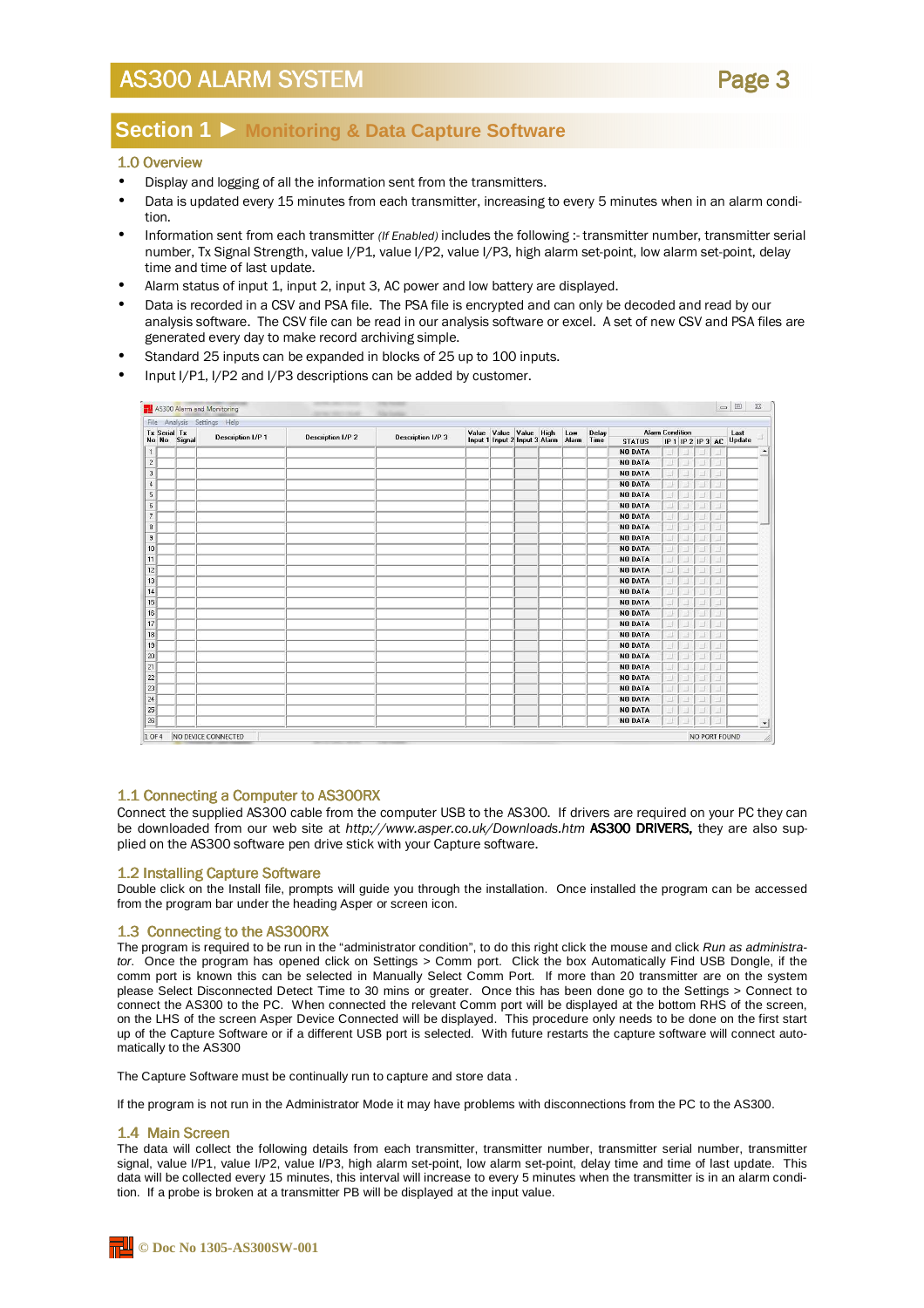

#### 1.5 Data Folders

The user can enter the path of two data folders where the collected data will be stored. File > Data Folders > Data Folder1 + Data Folder 2.

#### 1.6 Descriptions

The user can enter descriptions for I/P1, I/P2 and I/P3 for each transmitter. Most transmitters purchased only use I/P1 and a typical description would be type of equipment or ID or location. E.g. –80 Freezer No 05.

#### 1.7 Alarms

Alarms are indicated on the screen by the colour off the transmitter monitoring box, changing from green to red. Items monitored are I/P1, I/P2, I/P3, AC connected and battery low.

### **Section 2** ► **DATA ANALYSIS SOFTWARE**

#### 2.0 Data Analysis Software Overview

- CSV and encoded PSA files can be read.
- Numerical & Graph information easily displayed for any transmitter.
- Easy print facility for data required.
- Filtering of data is possible between specific dates and times.
- Statistical Information of the following is recorded : First Reading; Date and Time, Last Reading; Date and Time, Number of Readings, Maximum Temperature, Minimum Temperature, Average Temperature, Time in High Alarm and Time in Low Alarm.
- The Data Capture software and Data Analysis software come as a package. Each licence allows one capture software and up to 5 data analysis software programs.

#### 2.1 Installing Data Analysis Software

Double click on the AS300 Alarm and Monitoring Data Analysis file, prompts will guide the installation. Once installed the program can be accessed from the program bar under the heading Asper.

#### 2.2 Opening a Data File

To open a data file go to File > Open. The files are automatically saved in a date form e.g. 12\_05\_2013 is data collected on the 12th May 2013. Two files are made for each date a csv and psa. The psa file is encrypted and can only be viewed in the analysis software.

#### 2.3 Using a Data File

Once the required date or dates are opened for analysis, select the transmitter unit number required to be viewed. This is done by using the mouse to move the "Transmitter Unit" column numbers up or down. Once the required transmitter unit is selected data for this unit is displayed.

#### 2.4 Top Screen Displayed Information

Information at the top of the screen is displayed for the selected transmitter. The information is Serial Number, Descriptions if entered into the capture screen, First Reading, Last Reading, Number of Readings, Max Temp, Min Temp and Average Temp for I/P1 (Probe 1) and I/P2 (Probe 2)

| $\sim$<br>P P P                            |                           |                        |  |
|--------------------------------------------|---------------------------|------------------------|--|
| Transmitter:<br>$\blacktriangledown$<br>02 |                           |                        |  |
| Serial Number: 2771                        | Probe 1                   | Probe 2                |  |
| First Reading: 04/03/2013 20:21:10         | Max Temp (°C):<br>$-744$  | Max Temp (°C):<br>N/A  |  |
| Last Reading: 05/03/2013 20:00:45          | Min Temp (°C):<br>$-77.7$ | Min Temp (°C): N/A     |  |
| No. of Readings: 95                        | Average Temp (°C): -76.4  | Average Temp (°C): N/A |  |
| Filter                                     |                           |                        |  |

#### 2.5 Column Data

The data in the columns gives easy access to the following :-

Date, Time, Temperature input 1, Temperature Input 2, Door Switch I/P3, AC Power, Battery Condition, High Alarm Set-point, Low Alarm Set-point and Delay Time.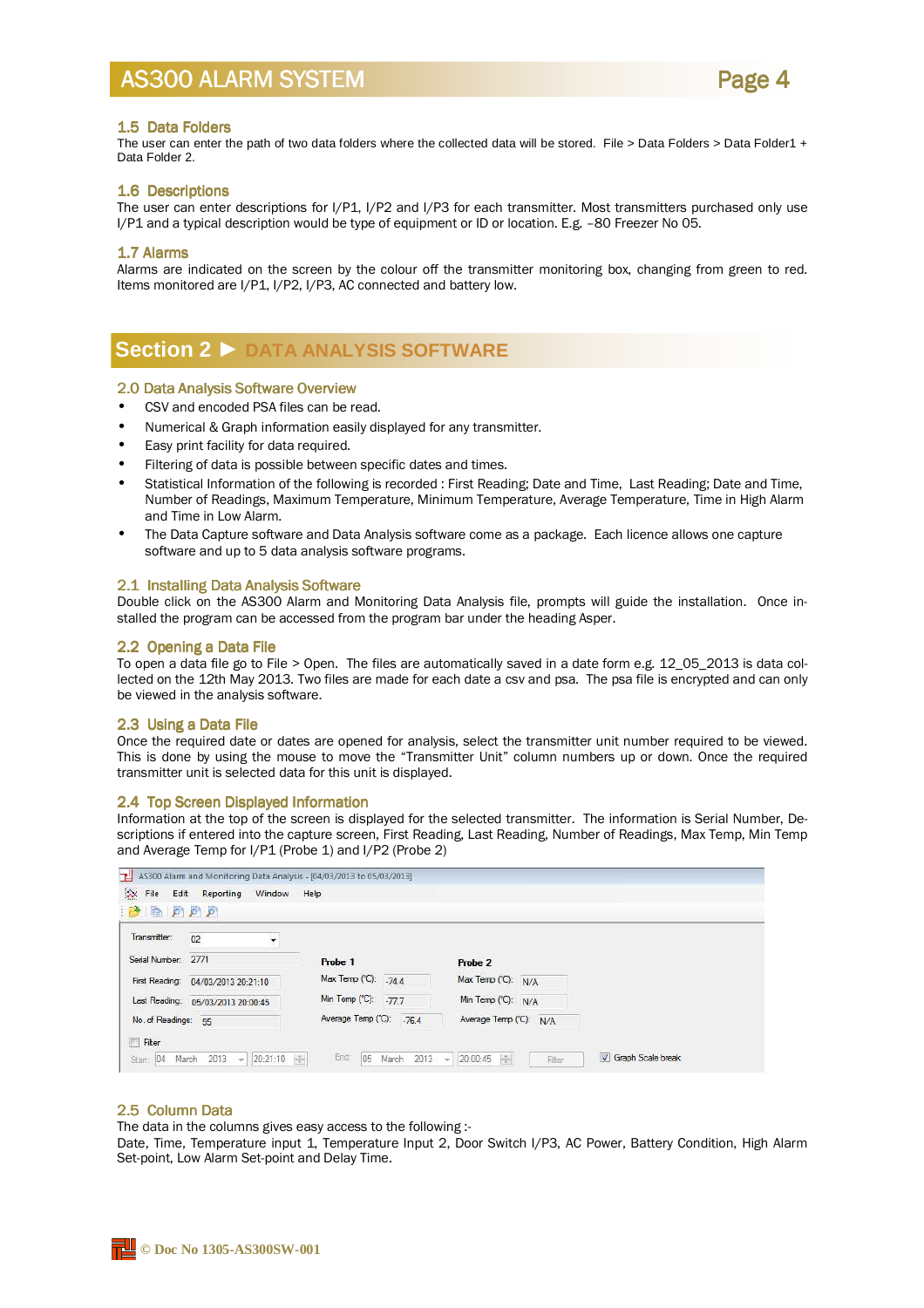### Page 5

#### 2.6 Alarm Highlighting Column Data

If an alarm occurs it will be highlighted in red for a high alarm and blue for a low alarm in the column data.

| 1. 45 xt. Marm and Nombering Data Analysis 124/12/2007)<br>Ski Fig. Call Reported Intellet Tech- |                         |                         |                    |                           |                                   |                                                                                |                       |                      |                              |  |  |
|--------------------------------------------------------------------------------------------------|-------------------------|-------------------------|--------------------|---------------------------|-----------------------------------|--------------------------------------------------------------------------------|-----------------------|----------------------|------------------------------|--|--|
| きにいたれ                                                                                            |                         |                         |                    |                           |                                   |                                                                                |                       |                      |                              |  |  |
| Thranese Unit 21                                                                                 |                         | will Send Number: [shap |                    |                           |                                   | band 1                                                                         |                       |                      | Input 2                      |  |  |
| Description Li P 1: Qualif Freeser 34 Marr constant                                              |                         |                         |                    |                           | Fed Resides 24/02/200709:00 41    |                                                                                | Mai Tare (C) 437      |                      | Max Feno (10) in a           |  |  |
| Description VP 2                                                                                 |                         |                         |                    |                           | Liet Firednig 34-03-0007 23-44-82 |                                                                                | No Test (C) 139 1     |                      | <b>Mix Tanja (YC)</b> All to |  |  |
| Description L.P.S.                                                                               |                         |                         |                    | <b>Bald Roadings: (c)</b> |                                   |                                                                                | Ananya Terry (S) 1939 |                      | Average Tarra (17). (cd.)    |  |  |
|                                                                                                  |                         |                         |                    |                           |                                   |                                                                                |                       |                      |                              |  |  |
|                                                                                                  |                         |                         |                    |                           |                                   | this [30 Secure 2007 = [2020-01 = ]  2006 [21 Secure 2007 = [22-04-01 = ]  The |                       |                      |                              |  |  |
|                                                                                                  |                         |                         |                    |                           |                                   |                                                                                |                       |                      |                              |  |  |
| <b>Date</b> Gaph                                                                                 |                         |                         |                    |                           |                                   |                                                                                |                       |                      |                              |  |  |
|                                                                                                  |                         |                         |                    |                           |                                   |                                                                                | Her-                  | Lew                  |                              |  |  |
| Dete                                                                                             | $1 - 1$                 | Senperature:            | <b>Temperature</b> | : Dept Sw                 | AC-                               | <b>Eutors</b>                                                                  | <b>Ram</b>            | Abro-                | Delay                        |  |  |
|                                                                                                  |                         | Heut TCCI-              | <b>Mout 2 FOR</b>  | Input D                   | <b>Pawer</b>                      | Condition                                                                      | Setovico<br>CO.       | Sergeen.<br>$\infty$ | Ting                         |  |  |
| 34/33 (330)                                                                                      | 032041-070              |                         |                    | Cosed                     | AC OK                             | BATTOK                                                                         | 40.0                  | 1130                 | $\mathbf{x}$                 |  |  |
| 34/02/2007                                                                                       | 005112 -063             |                         |                    | Oswell                    | AC OK                             | <b>BATTOK</b>                                                                  | 651                   | $-1130$              | $\overline{\mathbf{x}}$      |  |  |
| 24/10/2007                                                                                       | 01:21:44 00:3           |                         |                    | Dream                     | AC OK                             | <b>INTTOK</b>                                                                  | 45.5                  | 1120                 | M                            |  |  |
| 34/03/3007                                                                                       | 01.62.06 .26.2          |                         |                    | <b>Creat</b>              | AC OK                             | <b>BATT OK</b>                                                                 | 65.5                  | 1120                 | <sub>30</sub>                |  |  |
| 24/32/2007                                                                                       | 02247-722               |                         |                    | Ocean                     | AC OK                             | <b>BATT OK</b>                                                                 | -501                  | $-1110$              | $^{30}$                      |  |  |
| 26/03/2007                                                                                       | 025110 455              |                         |                    | Ocean                     | AC OK                             | <b>BATTON</b>                                                                  | 451                   | $-1100$              | $\mathbf{x}$                 |  |  |
| 31/02/2007                                                                                       | 102140-427              |                         |                    | Count                     | AC OK                             | <b>SATTOK</b>                                                                  | 451                   | $-2880$              | œ                            |  |  |
| 31/03/30/07                                                                                      | 036429 677              |                         |                    | Qued                      | AC OK                             | <b>BATT OK</b>                                                                 | 461                   | $-1180$              | $\frac{1}{2}$                |  |  |
| 2410/2007 04:24:52 40:0                                                                          |                         |                         |                    | Ocean                     | AC OK                             | <b>LATT OK</b>                                                                 | 601                   | 1130                 | $^{*}$                       |  |  |
| <b>SERVICE</b>                                                                                   | <b><i>DANSA ARE</i></b> |                         |                    | ٠                         | <b>ROP</b>                        | <b>AAPER</b>                                                                   | w                     | <b>TEMP</b>          | т                            |  |  |
| <b>CONTRACTOR</b> AND                                                                            |                         |                         |                    | $\sim$                    | ××                                | <b>MODE</b>                                                                    | $\mathbf{a}$          | <b>AT FEE</b>        | ×                            |  |  |
| <b>MAINEY COMMERCIAL</b>                                                                         |                         |                         |                    | <b>COLOR</b>              | <b>MOV</b>                        | <b>ALC: 04</b>                                                                 | $\mathbf{r}$          | <b>The Co</b>        | ×                            |  |  |
| SLOUGHT DEMAN ARM                                                                                |                         |                         |                    | OWE                       | AC OK                             | <b>BATTOK</b>                                                                  | 552                   | $1100 - 1100$        | <b>M</b>                     |  |  |
| 34/03/2007                                                                                       | 055730.484              |                         |                    | Cowd                      | AC OK                             | <b>BATTOK</b>                                                                  | 401                   | $-1120$              | ×                            |  |  |
| 34/03/2007                                                                                       | 072501-052              |                         |                    | Oceand                    | AC OK                             | <b>SATT OK</b>                                                                 | 452                   | 1130                 | $\mathbf{x}$                 |  |  |
| 34/07/2007                                                                                       | 0764:03 -705            |                         |                    | <b>Creek</b>              | AC OK                             | <b>RATT OK</b>                                                                 | 551                   | 1130                 | 56                           |  |  |
| 24/10/2007                                                                                       | 092914 421              |                         |                    | Ocean                     | AC OK                             | BATT OR                                                                        | 651                   | 1130                 | 36                           |  |  |
| 36/32/3907                                                                                       | 035926-457              |                         |                    | Cowd                      | AC OK                             | <b>EATT OK</b>                                                                 | -501                  | $-1130$              | $\boldsymbol{\mathsf{x}}$    |  |  |
| 34/93/2007                                                                                       | 093017-061              |                         |                    | Count                     | AC OK                             | EATT OK                                                                        | 451                   | $-182.0$             | ×                            |  |  |
| 36/02/2022 13:00:00 4KS                                                                          |                         |                         |                    | <b>Doord</b>              | ACOK                              | <b>EATTOK</b>                                                                  | -651                  | -1120                | ü                            |  |  |

#### 2.7 Filtering Data

Data can be filtered by ticking the filter box and selecting a start date and time and end date and time. Once this has been done click on the filter button.

#### 2.8 Displaying Graphs

A graph of the current data can be displayed by clicking on the Graph Tab. To return to the column data, click on the Data Tab.

#### 2.9 Graph Scale Break for Temperature

When the graph is displayed, if there is a relatively large difference between the High Alarm, Low Alarm and I/P1, I/P2 measurements, the I/P1 and I/P2 variations can be hard to distinguish. To make this clearer, the "Axis Scale Break" feature collapses the gap between the highest data line and lowest data line. This allows the variations between the data lines to become more visible.



Scale Break Off Scale Break On

#### 2.10 X Axis Zooming

As well as the existing "Filter" functionality of the analysis application, which allows the user to filter a subset of the transmitter readings using a smaller time span, there is also the "Graph Zoom" function. This allows the user to zoom into a specific X-axis range of the graph. This is achieved by clicking on the start of the range required and then drag-



#### Highlighted Area to be Zoomed Zoomed Graph

ging the mouse to the end of the range the zoomed data is then displayed.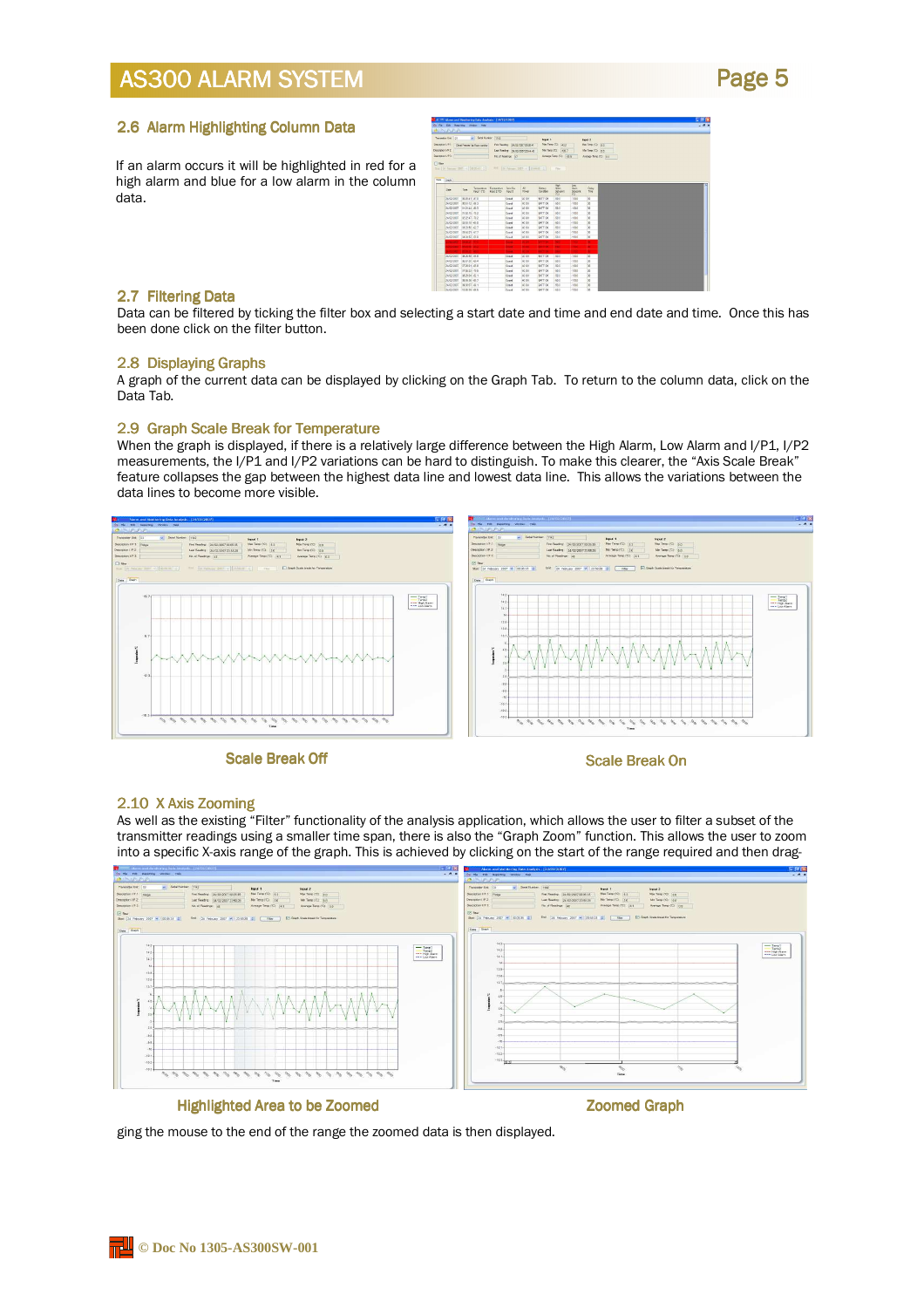

#### 2.11 Alarm Highlighliting



If either I/P1 (Temp1) or I/P2 (Temp2) value goes into the high alarm, the graph line is coloured red. If the input value goes below the low alarm set-point, the graph line is coloured blue.

#### 2.12 Reporting 2.12

Print out of data can be done in three ways.

- "Transmitter Report" prints the data column view.
- "Graph Report" prints the graph view.
- "Summary Report" prints the "header" information for each transmitter.

To access these functions go to Reporting > Transmitter Report etc.



#### 2.13 Report Output Format 2.13 Report Output Format

The reports can be output in the following formats: -

- Adobe Acrobat (PDF)
- Microsoft Excel
- Microsoft Word

Đ Ē 甬 MiExport Report

This can be done by selecting the "Exporting Report" button from the top left of the report window. Then select the report type from the "Save as type" selection in the "Export Report" dialog window.

#### 2.14 Clipboard Export 2.14 Clipboard Export

.

Data in the data column and graph can be copied to the windows clipboard. In the data column the user can select the appropriate data cells using the mouse. The user then select the "Edit / Copy" menu item from the main window. For graphs the Graph's image is copied to the Windows Clipboard

Once the data is copied to the Windows Clipboard, this can then be pasted into any appropriate Windows application (Note  $:$  By clicking the top left cell, all the cells in the data column are selected)